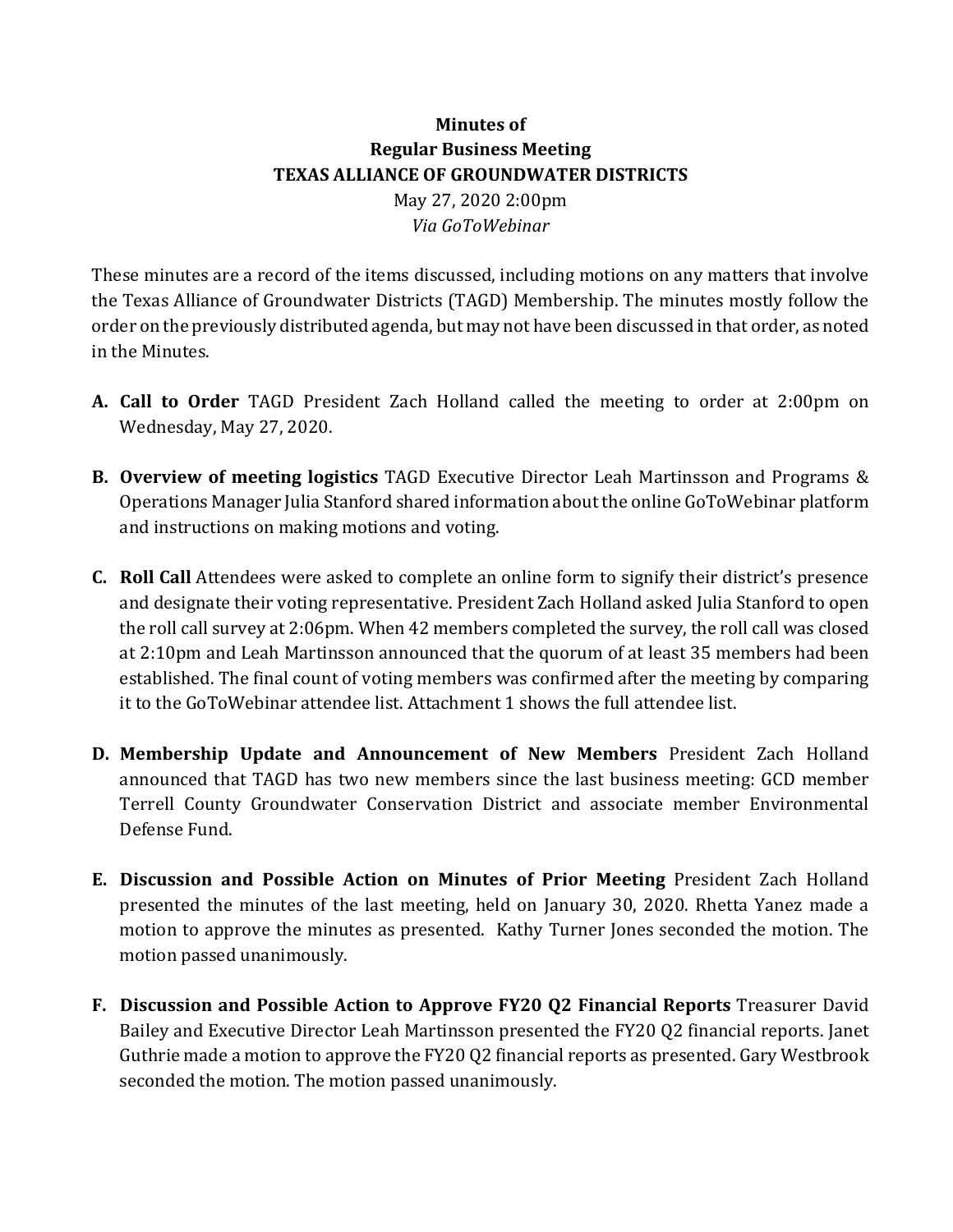G. Discussion and possible action on annual setting of the dues and fees of the alliance for **FY21** President Zach Holland asked Treasurer David Bailey to address this agenda item. Treasurer David Bailey indicated that the Finance and Budget Committee and Executive Committee both voted to recommend modifying the anticipated  $10\%$  dues increase to a 5%  $i$  increase for FY21. He then presented the following proposed membership dues rates for FY21:

| <b>GCD Member Tier</b>       | <b>FY21 Dues</b> | <b>Associate Member Tier</b>                                  | <b>FY21 Dues</b> |
|------------------------------|------------------|---------------------------------------------------------------|------------------|
| Tier 1 (\$0-\$99,999)        | \$790            | Individual or Sole Proprietor*                                | \$700            |
| Tier 2 (\$100,000-\$249,999) | \$1,080          | 501(c)3 or educational Institution                            | \$180            |
| Tier 3 (\$250,000-\$499,999  | \$1,440          | Govt' Entity or Small Corporation<br>(budget under \$500,000) | \$1440           |
| Tier 4 (\$500,000-\$999,999) | \$1,800          | <b>Medium Corporation (budget</b><br>\$500,000-\$1.0m)        | \$1800           |
| Tier 5 $($1.0m$ and up)      | \$2,170          | Large Corporation (budget > \$1.0m)                           | \$2170           |

## Proposed 5% Increase in Member Dues for FY21

\*reflects \$10 increase

He also shared the Finance and Budget Committee and Executive Committee recommended maintaining meeting rates of \$180 (member) and \$240 (non-member). Joe Cooper made a motion to approve these rates for FY21. Alan Day seconded the motion. The motion passed unanimously.

- **H.** TAGD Executive Director Report Executive Director Leah Martinsson delivered a report on TAGD's activities including TAGD's COVID-19 response, cybersecurity awareness training, Texas Groundwater Summit, and TAGD communications.
- **I.** Officer and committee reports TAGD officers and committee chairs offered reports to the membership.
	- a. Executive Committee Zach Holland provided a report on the Executive Committee's activities.
	- b. Legislative Committee Amber Blount provided a report on the Legislative Committee's activities.
	- c. Bylaws Committee Andy Garza reported no updates at this time.
	- d. Information & Education Committee Julia Stanford gave a report on the Information & Education Committee's activities.
	- e. Finance Committee David Bailey provided a report on the Finance Committee's activities.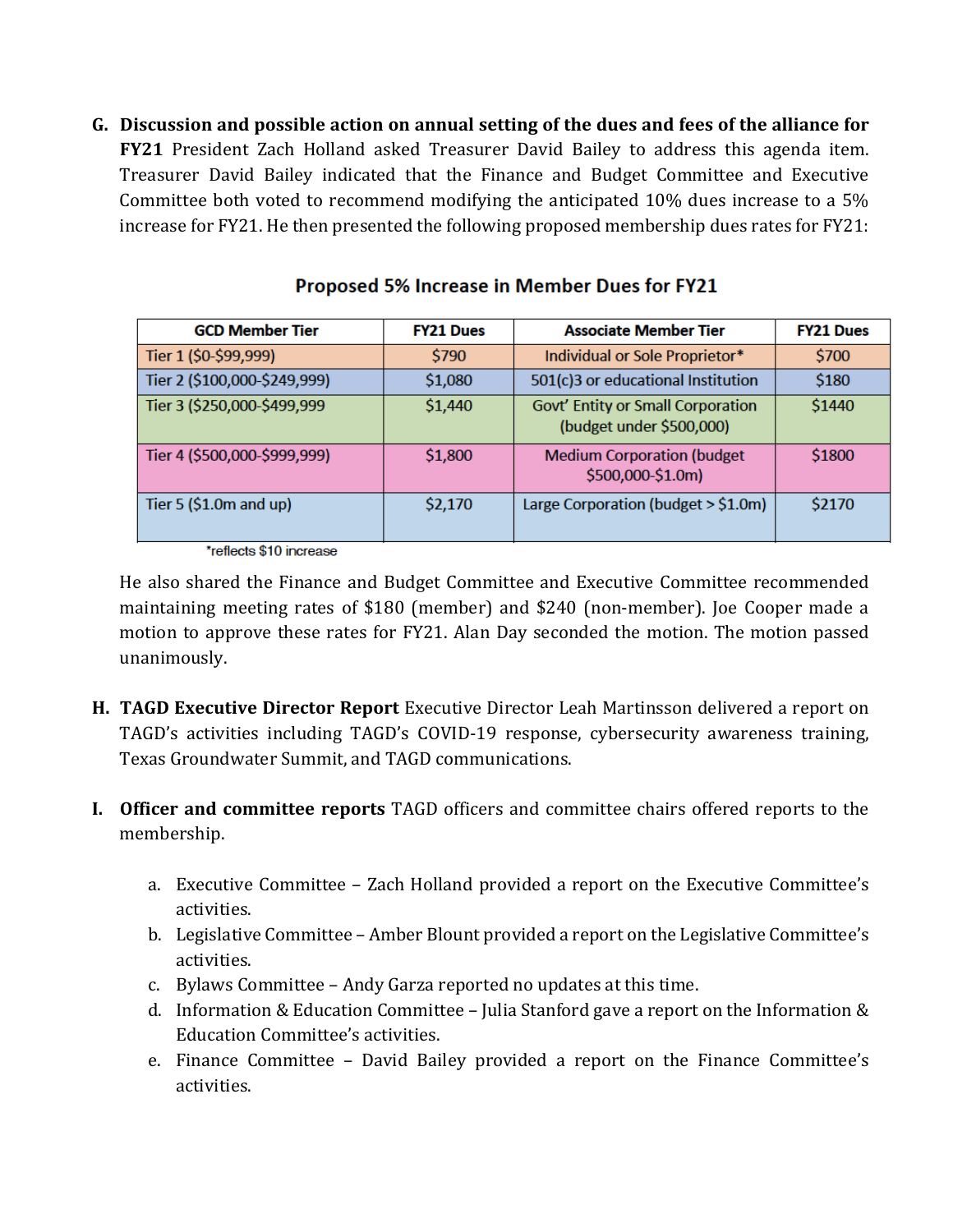- **J.** Agency Updates Agency updates were provided by Abiy Berehe (TCEQ), Natalie Ballew (TWDB), and Claire Satterwhite (TDLR).
- **K.** Member and GMA Reports President Zach Holland invited members to provide updates. Each GMA was given the opportunity to provide updates on the status of their Groundwater Management Area, including progress on their Desired Future Conditions (DFCs), model updates, and future meeting dates.
- L. Other TAGD Business President Zach Holland asked members if there was any other TAGD business to discuss. Vice President Amber Blount nominated Lindy Harris of South Plains UWCD for an honorary TAGD membership. Janet Adams seconded the motion. The motion passed unanimously and Lindy Harris was presented with a certificate.

**M. Adjournment** President Zach Holland adjourned the meeting at 3:58pm.

Prepared and submitted by Leah Martinsson, Executive Director, and Greg Sengelmann, Secretary.

\_\_\_\_\_\_\_\_\_\_\_\_\_\_\_\_\_\_\_\_\_\_\_\_\_\_\_\_\_\_\_\_\_\_ \_\_\_\_\_\_\_\_\_\_\_\_\_\_\_\_\_\_\_\_\_\_\_\_\_\_\_\_\_\_\_\_\_

Approved by the Members on  $\blacksquare$  . 2020.

Zach Holland, President *Zach Holland, President Greg Sengelmann, Secretary*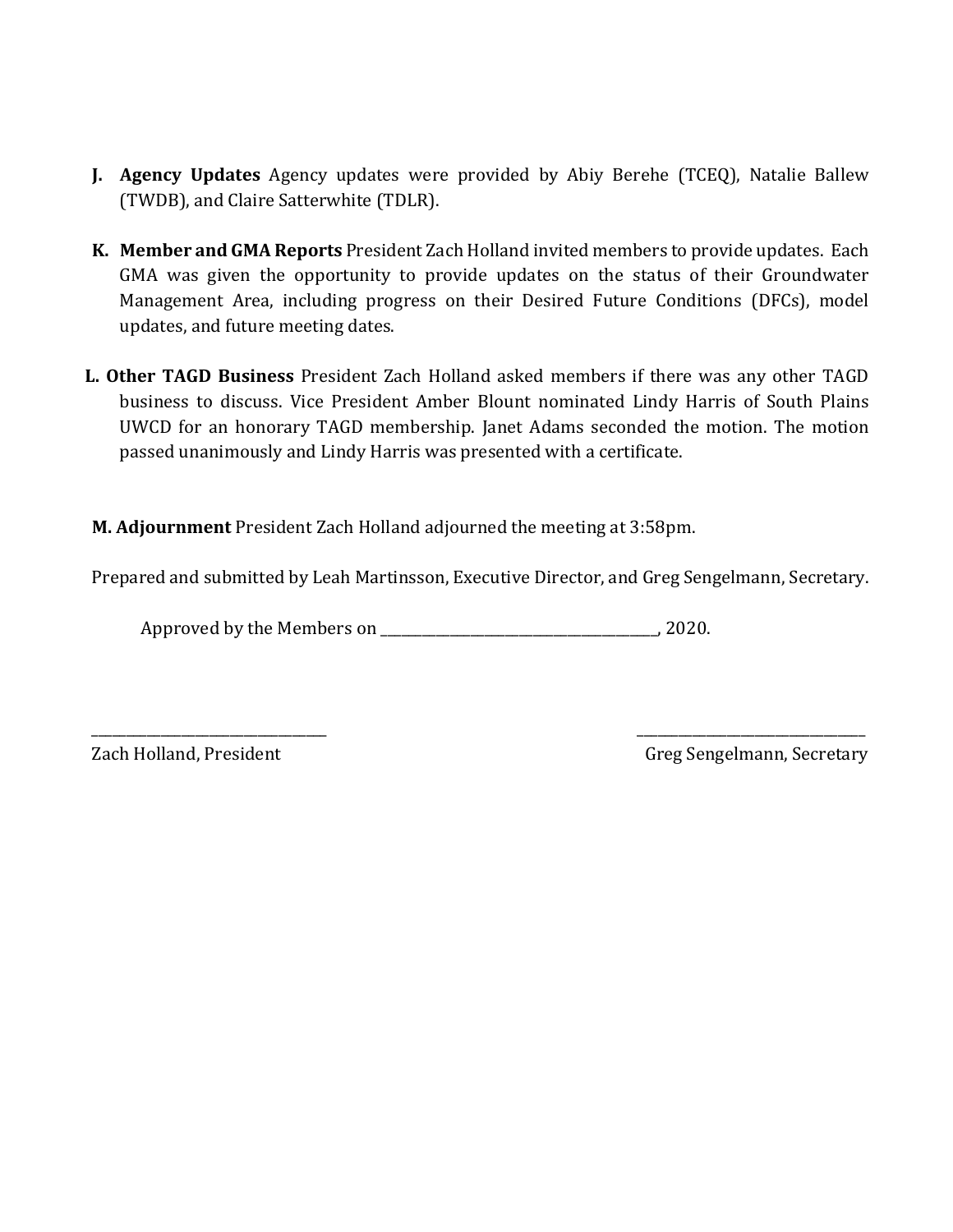## Attachment 1

Voting GCD Members Participating in the May 2020 Virtual TAGD Business Meeting GCDs with an  $*$  following their name did not complete the roll call survey, but were present according to GoToWebinar

- 1 Bandera County River Authority & Groundwater District
- 2 Bee GCD
- 3 Bluebonnet GCD\*
- 4 Brazos Valley GCD\*
- 5 Brush Country GCD
- 6 **Central Texas GCD**
- 7 Clearwater UWCD
- 8 Crockett County GCD
- 9 Edwards Aquifer Authority
- 10 Evergreen UWCD
- 11 Glasscock GCD
- 12 Guadalupe County GCD
- 13 Hays Trinity GCD<sup>\*</sup>
- 14 Hemphill County UWCD
- 15 High Plains Water District
- 16 Irion County WCD
- 17 **Jeff Davis County UWCD**
- 18 Kenedy County GCD\*
- 19 Kimble County GCD
- 20 Kinney County GCD
- 21 Live Oak UWCD
- 22 Llano Estacado UWCD
- 23 Lone Star GCD
- 24 McMullen GCD
- 25 Medina County GCD
- 26 Menard County UWD
- 27 Mesa UWCD
- 28 Mesquite GCD
- 29 Mid-East Texas GCD
- 30 Middle Pecos GCD
- 31 Middle Trinity GCD
- 32 North Plains GCD
- 33 North Texas GCD
- 34 Panhandle GCD
- 35 Permian Basin UWCD
- 36 Plateau Underground Water Conservation & Supply District
- 37 Plum Creek Conservation District
- 38 Post Oak Savannah GCD